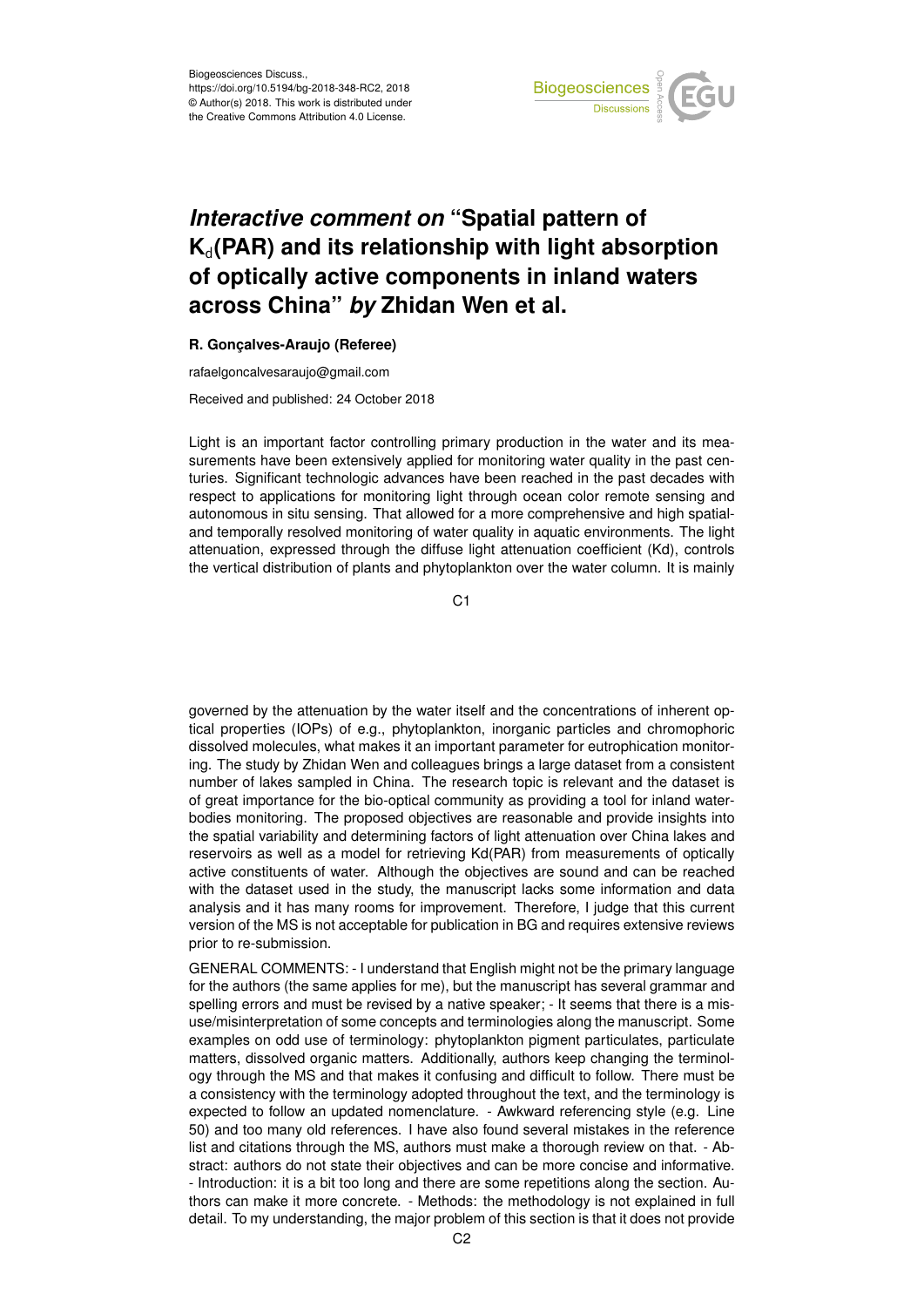enough information for the reader to understand the sampling strategy adopted for this study. Authors say that the lakes vary a lot in size, but do not mention how such a variability influenced, for instance, the decision on the amount of sampling points per lake, etc. Additionally, it is mentioned that 13 field surveys were performed within bit more than two years period. How was the seasonal coverage of those campaigns? Were all the 141 lakes sampled in all of those campaigns? How was the vertical sampling strategy for OACs? How was the bottom depth variability within the lakes and how did the authors deal with that? - Results: are generally well-presented, however, some parts are confusing and difficult to follow. One thing is missing here. . . The authors propose a model for estimating Kd(PAR) from OACs, but they did not perform any validation exercise. I sincerely expected to see at least a scatter plot with the Kd(PAR) measured in situ against the Kd(PAR) obtained with the model presented here. Additionally, results presented in the manuscript could be shortened. Authors present figures with the equations for obtaining Kd(PAR) from each of the OACs individually, then with all together and finally an equation taking into account all of the OCAs (as an individual term of the equation). This can be simplified by only presenting the equation from line 337, which is the most important result here. Since kd is a function of all the OCAs it does not make sense to show graphs for all the OACs individually. - Discussion: this section is weak. Authors are expected to discuss their results in deep, explain their findings and support them with the literature. However, in this piece of work it is observed rather some comparisons with other studies or only some random sentences scattered along the section, that do not help or add anything to the discussion itself. - Conclusion: the section is short, and it only presents a wrap up of the results instead of a conclusion that highlights the overall importance of the main findings of the study.

SPECIFIC COMMENTS: L 20-22: "absorption coefficient of pigment particulates", "dissolved organic matters" and "inorganic particulate matters" seems a bit odd. I suggest the authors to adopt "absorption coefficient of phytoplankton, colored dissolved organic matter and inorganic particles". L 24-25: Need to clarify whether it is considering each of the OACs individually or it takes into account the sum of OACs (i.e., total non-water

 $C<sub>3</sub>$ 

absorption – atw). L 30-32: I cannot see how your results support the affirmation. L 42-45: PAR is also attenuated by the water itself. L 51-52: not clear what it meant with that sentence. L 54-58: How do environmental change (what do you mean by that?) and anthropogenic activity make it challenging to assess Kd in turbid inland waters? L 58-60: Not only for inland waters, it is actually required to all aquatic environments. L 62-63: "phytoplankton pigment particles (expressed here as the concentration of chlorophyll-a)" – the concentration of Chl-a is an index for the phytoplankton biomass. Absorption by phytoplankton is represented as the absorption coefficient of phytoplankton. L 68-74: authors may want to rephrase this sentence. L 78: "underwater light climate" – I suggest the authors to replace by "underwater light field" L 80-83: those sentences do not make sense to me. Authors may want to rephrase them. L 83-85: it applies for all aquatic systems. L 90: what do the authors mean by plateau waters? And why do they receive such a strong UV radiation? L 91-93: repetition of lines 74- 77. Additionally, there is no reference for marine studies. L93-94: this condition is not unique for turbid inland waters. L 96: what do you mean by large spatial variability? Is that intra- or inter waterbodies? L 100: what do the authors mean by "OACs component"? L 105: give salinity intervals. How much is salinity for a lake? L 110: Objective 1 – it is not clear, whether the authors want to compare variability among the regions or if they want to assess the spatial variability in each of the regions. L 111: what do you mean by "optical variables"? Maybe OACs? L 112: what do you mean by "especially in the different types of lakes"? L 113: Objective 3 – provide the model based on what? L 120-121: Awkward phrasing. L 127: What do you mean by "in accordance with the regions and topography"? Are those socio-economic regions? Geomorphologic/Climate regions? Additionally, I did not check for it, but I suspect that there might be other factors other than "regions and topography" behind the division of those regions. Looks a bit simplistic. It is not clear along the MS what kind of regions are those. Authors need to make it clear. L 134: "temporary small lakes" – do you mean perennial ? L 135: Oligotrophic lakes: you use this terminology here and another few times along the MS and then changes to non-eutrophic lakes. It is necessary to have consistency when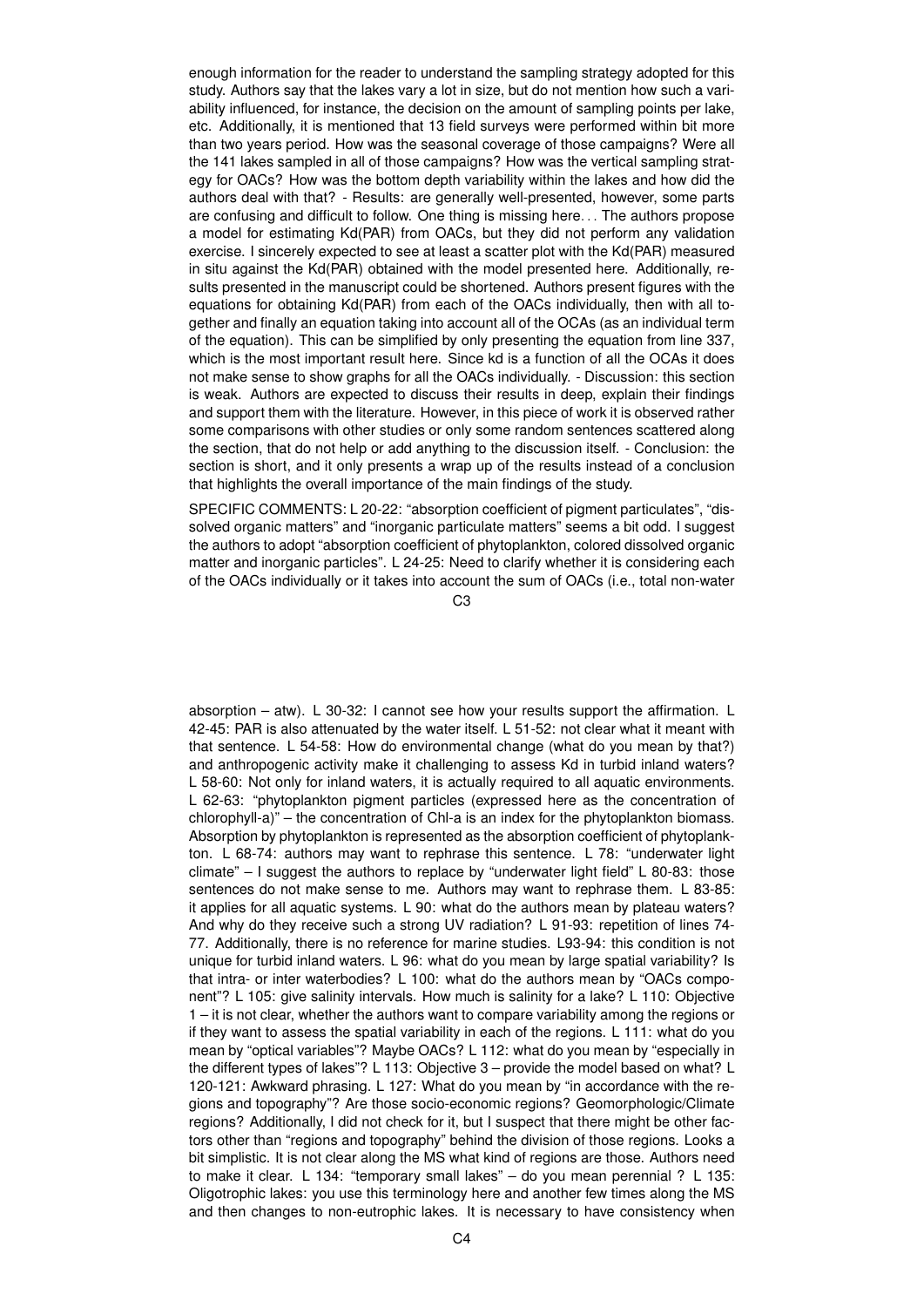it comes to terminology. L 135-136: this sentence does not make sense. Consider rephrasing it. L 138-141: In what seasons were the surveys carried? All year round? This has great influence on solar radiation. How many stations were performed per lake? Where were the stations located in the lakes? In the borders, in the center? Authors may want to provide such information regarding sampling sites, stations performed, sampling depths, etc. as supplement file to this MS. L 142-143: This sentence is confusing and could be easily removed from the MS. L 144: since there is a great variability in the area of sampling lakes, how was the strategy regarding the number of sampling stations with respect to the area of the lakes? - How were the water samples collected? There is no information on that. Were there only surface samples collected? How confident are the authors by providing a model for light attenuation over the water column based on surface measurements? L 149-156: It is not 100% clear how the PAR measurements were conducted. Was there a surface reference measurement? What was the general vertical resolution of PAR measurements? Was the PAR measurements spectrally resolved, or was provided an averaged PAR value? If spectrally resolved, what are the channels? L 170-172: Not clear whether it was measured directly in water samples or in filters containing the cells. L 179-181: please provide more information on the equipment. Spectral resolution and range? Was it measured with an integrating sphere? L 187-195: what was the spectral resolution and range of the measurements? L 194: why was the 440nm wavelength chosen? L 198: Would not "L" be 0.05? L 198-199: How was the effective area of the deposited particles on the filter was measured? L 205-210: Please provide more information on the calculations of Kd. How was it obtained? Calculations were made for each wavelength and then averaged (spectrally resolved) or PAR was averaged per depth? L 208: r2 was obtained based on the relationship of which pair of variables/parameters? L 212: What is SPSS 19.0 ? L 213: How was the trophic status of lakes assessed in this study? L 229: what do you mean by transparency and how was it measured in this study? L 229-230: Again, how was the trophic status assessed? L 231: Please clarify how the transparency was measured. Is that Secchi disc depth? L 234: Missing references.

C5

L 234-236: Again, how was it measured? What are these results about? What do those numbers mean? L 237: What do you mean by "proportion of eutrophication"? L 238-239: Please, reference accordingly. L 245: "tectonic origins" – Reference for that? L 246-249: Looks like discussion. Question: How was the correlation between transparency and trophic state? And kd vs transparency? I suspect there might be a significant correlation between these variables. L 254-255: Sentence needs review. L 257-258: Stick to the abbreviations provided. It is confusing when alternating between calling the regions by name and abbreviation. L 260-264: Confusing and not very informative. Most of the readers have no idea about the locations of the referred lakes. Could be removed from the text. Perhaps authors may want to devote a bit more of effort to describe lakes that have high social-economic impact in the country, instead. L 269: "at all sampling sites" – what do you mean by that? Was the correlation tested for each site individually? It is not clear. L 271: What that the best linear regression, or was a linear regression the best one to describe the correlation? Have you tested for other types of functions? L 279-280: "all the optically active components had impact on Kd(PAR)" – what do you mean by that? L: 282: what is the standardized coefficient of independent variables? Where are those results presented/discussed in the MS? L 285: The correlation between Kd and TSM was greater than for kd vs aNAP, how do the authors explain that, since they say that aNAP has the most significant impact on kd(PAR)? L 294-295: Any reason/hypothesis why that region had the best performance for predicting kd(PAR)? L 303: those relative contributions are related to what? L 304- 308: confusing sentences. The authors may want to rephrase them. L 315: How was the 3.8 mg/L threshold defined? What is the reason for that value? L 318-319: why to combine oligo- and mesotrophic lakes? L 320-322: What about the limnetic regions? Why to use this classification? Any reference for that? Is there any clustering for those stations? In figure 8 the TSM threshold division is further subdivided into non-eutrophy and eutrophy. Authors should state the reason for performing such divisions. L 328- 329: Confusing sentence. L 336: what do you mean by "relational expression"? L 338-339: where are those results shown? L 339-340: why was aphy excluded? Au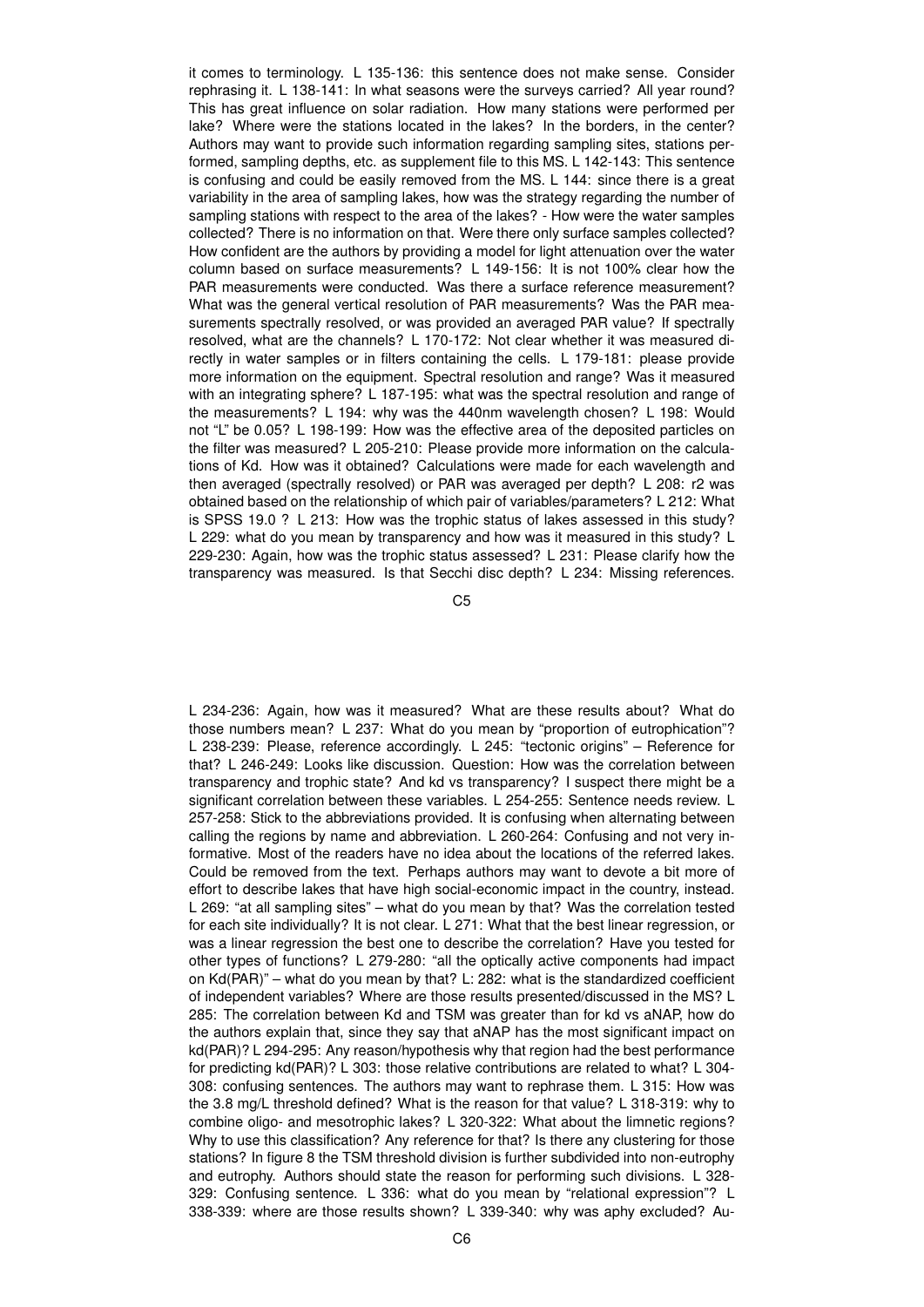thors have to estate the reason for that. Results – suggestion: I have the impression that the authors wanted to include all their results in the MS. However, some of those results could be omitted without changing the concept of the manuscript and it would make it easier to present, write and follow. Authors should rethink what results are worth it to be presented in the manuscript. L 349-351: Based on what could you infer that? Are there any thresholds? Please, provide reference. L 357-359: Please provide a reference for that statement. L 361-363: please provide reference. L 363-365: please provide reference. L 371-372: Do you mean wind-induced waves? What about the establishment of the seasonal thermocline? What about the allochthnous input of TSM? What can you say about it? L 379-381: The sentence does not add information to the discussion. Consider removing it or developing it more in deep. L 386: where are those similar inland bodies? Please develop more the discussion instead of making comparisons. L 401-404: CDOM photobleaching and photodegradation: how can the authors infer that based on their results? If the information is from other study, please, include the reference. L 410-412: How can the authors infer that form their results? Have you measured phytoplankton biomass prior to the "overbloom"? L 41.415: Not clear what the authors want to say in that sentence. L 415-416: Many studies and only one reference? L 425: Awkward phrasing. L 428: Figure 5 only shows TSM results. L 428-429: What was the overall absorption budget for the studies regions? I think that your results would be clearer if you present a ternary plot for the absorption of OACs (CDOM x phytoplankton x NAP) for each of the regions. L 431-432: Not clear what the authors want to say in that sentence. L 439: "Chla" – is not it the contribution of phytoplankton, which is expressed by means of Chla concentration? L 438-442: where are those results presented in the manuscript? L 442-444: that classification was made for oceanic waters. Additionally, the terminology presented in the manuscript is out of date. L 444-449: what can the authors discuss/add/conclude about that information? How does it help the interpretation of their results? L 449.455: those sentences can be deleted without changing the interpretation of results and discussion of this manuscript. L 461-463: This sentence does not add to the discussion given that the authors do not

 $C<sub>7</sub>$ 

mention calcite particles in their study. L 469: are you assuming Chla as a proxy for trophic status? L 470-476: Not clear what the authors want to say in that sentence. Additionally, the authors start the sentence with the word "Studies" and present only a single reference. L 475-478: how do the results suggest that? It is not clear to me. L 484-487: Where is this shown along the MS? How do your results support such an affirmation? L 488-490: How do your results support that affirmation? How was the scattering contribution in this study? L 490-496: Not clear how those sentences would help/add to the discussion. L 498: I would suggest an AC-S instead, given the much better spectral resolution. L 501: The sentence does not make sense. L 506: when presenting the given, please indicate at what wavelength the absorption coefficients should be considered. L 511-512: Sentence does not add to the conclusions. I suggest to remove it.

FIGURES AND TABLES: Captions provide a poor description of figure contents. Authors should put more effort on that. Figure in general are well presented and I have some specific comments/suggestions below: Figure 1. Very poor resolution and it is almost impossible to read the text and see the inset figure in each panel. In (a) there is no reference for the limnetic region definitions. What do the red dots mean? What is presented in the inset graph? Additionally, the kd(PAR) values presented in panel (b) are not described. Where was that data from? Figure 2: Provide more information in the caption. Figure 3: Have you tested for the differences among regions? It seems that there is no significant difference between ER and MXR. Figure 4. Please indicate the selected wavelength for absorption coefficients. It is mandatory to provide such an information. Table 1. What do you mean by adjusted r2? How did you get to that? Figure 5. How is that possible to have a n=788, when you mention that only 741 samples were taken? Figure 7. How was the K values for each OACs obtained? How was the Kwater obtained? I suggest you to make ternary plots instead. It gives more information on the absorption budget and you can split it into different seasons/years to see how it varies over time. Finally, given that the authors present a model to retrieve Kd(PAR), I expected to see a figure where calculated Kd was plotted against in situ